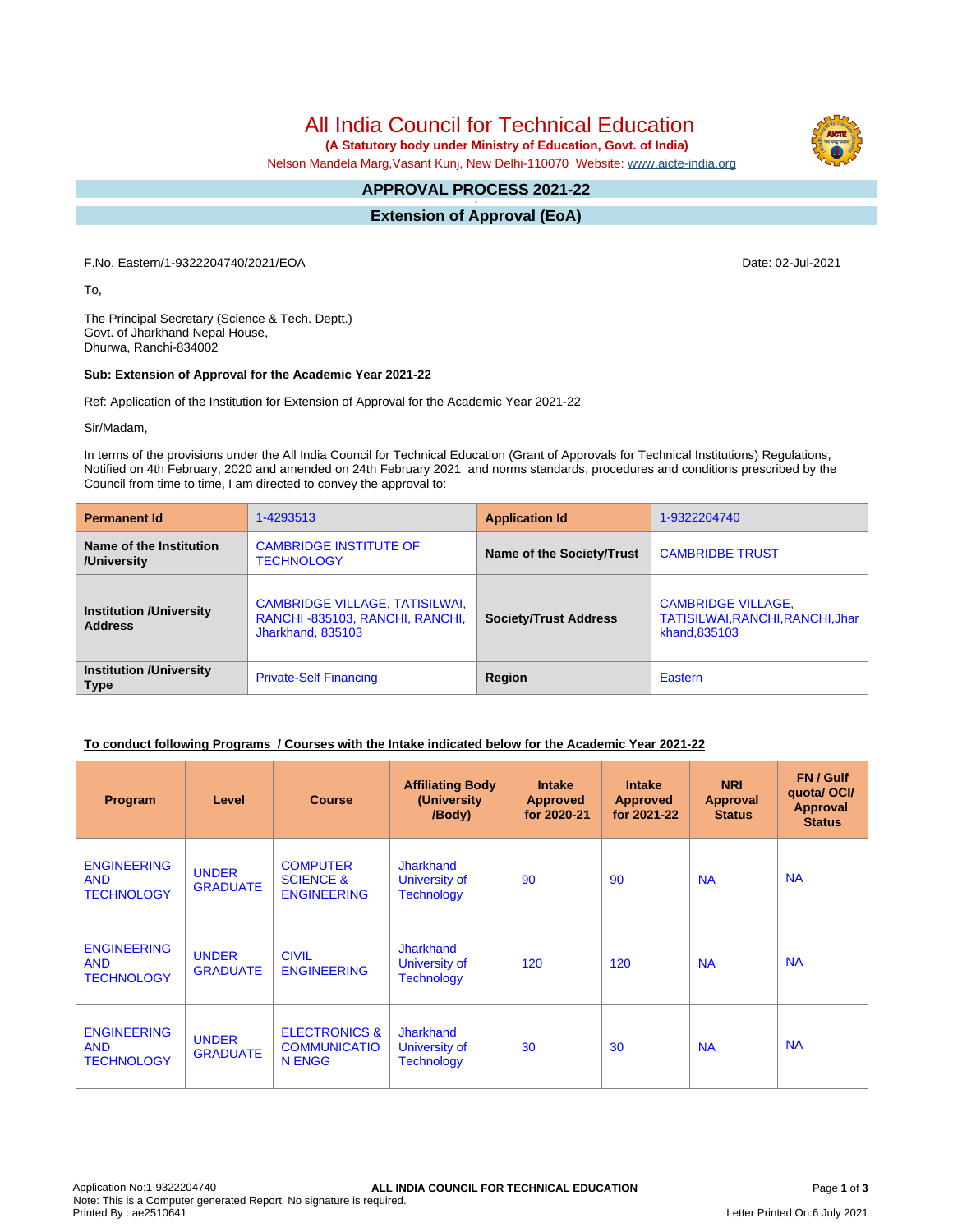| <b>ENGINEERING</b><br><b>AND</b><br><b>TECHNOLOGY</b> | <b>UNDER</b><br><b>GRADUATE</b> | <b>MECHANICAL</b><br><b>ENGINEERING</b>                                     | <b>Jharkhand</b><br>University of<br><b>Technology</b> | 90 | 90 | <b>NA</b> | <b>NA</b> |
|-------------------------------------------------------|---------------------------------|-----------------------------------------------------------------------------|--------------------------------------------------------|----|----|-----------|-----------|
| <b>ENGINEERING</b><br><b>AND</b><br><b>TECHNOLOGY</b> | <b>UNDER</b><br><b>GRADUATE</b> | <b>ELECTRICAL</b><br><b>AND</b><br><b>ELECTRONICS</b><br><b>ENGINEERING</b> | <b>Jharkhand</b><br>University of<br><b>Technology</b> | 60 | 60 | <b>NA</b> | <b>NA</b> |
| <b>ENGINEERING</b><br><b>AND</b><br><b>TECHNOLOGY</b> | <b>POST</b><br><b>GRADUATE</b>  | <b>COMPUTER</b><br><b>AIDED DESIGN</b><br><b>AND</b><br><b>MANUFACTURE</b>  | Jharkhand<br>University of<br><b>Technology</b>        | 18 | 18 | <b>NA</b> | <b>NA</b> |
| <b>ENGINEERING</b><br><b>AND</b><br><b>TECHNOLOGY</b> | <b>POST</b><br><b>GRADUATE</b>  | <b>STRUCTURAL</b><br><b>ENGINEERING</b>                                     | <b>Jharkhand</b><br>University of<br><b>Technology</b> | 18 | 18 | <b>NA</b> | <b>NA</b> |
| <b>MANAGEMENT</b>                                     | <b>POST</b><br><b>GRADUATE</b>  | <b>MBA</b>                                                                  | <b>Jharkhand</b><br>University of<br><b>Technology</b> | 30 | 30 | <b>NA</b> | <b>NA</b> |

**It is mandatory to comply with all the essential requirements as given in APH 2021-22 (Appendix 6)**

## **Important Instructions**

- 1. The State Government/ UT/ Directorate of Technical Education/ Directorate of Medical Education shall ensure that 10% of reservation for Economically Weaker Section (EWS) as per the reservation policy for admission, operational from the Academic year 2019-20 is implemented without affecting the reservation percentages of SC/ ST/ OBC/ General. However, this would not be applicable in the case of Minority Institutions referred to the Clause (1) of Article 30 of Constitution of India. Such Institution shall be permitted to increase in annual permitted strength over a maximum period of two years.
- 2. The Institution offering courses earlier in the Regular Shift, First Shift, Second Shift/Part Time now amalgamated as total intake shall have to fulfil all facilities such as Infrastructure, Faculty and other requirements as per the norms specified in the Approval Process Handbook 2021-22 for the Total Approved Intake. Further, the Institutions Deemed to be Universities/ Institutions having Accreditation/ Autonomy status shall have to maintain the Faculty: Student ratio as specified in the Approval Process Handbook.
- 3. Strict compliance of Anti-Ragging Regulation, Establishment of Committee for SC/ ST, Establishment of Internal Complaint Committee (ICC), Establishment of Online Grievance Redressal Mechanism, Barrier Free Built Environment for disabled and elderly persons, Fire and Safety Certificate should be maintained as per the provisions made in Approval Process Handbook and AICTE Regulation notified from time to time.
- 4. In case of any differences in content in this Computer generated Extension of Approval Letter, the content/information as approved by the Executive Council / General Council as available on the record of AICTE shall be final and binding.

**Prof.Rajive Kumar Member Secretary, AICTE**

Copy \*\* to: